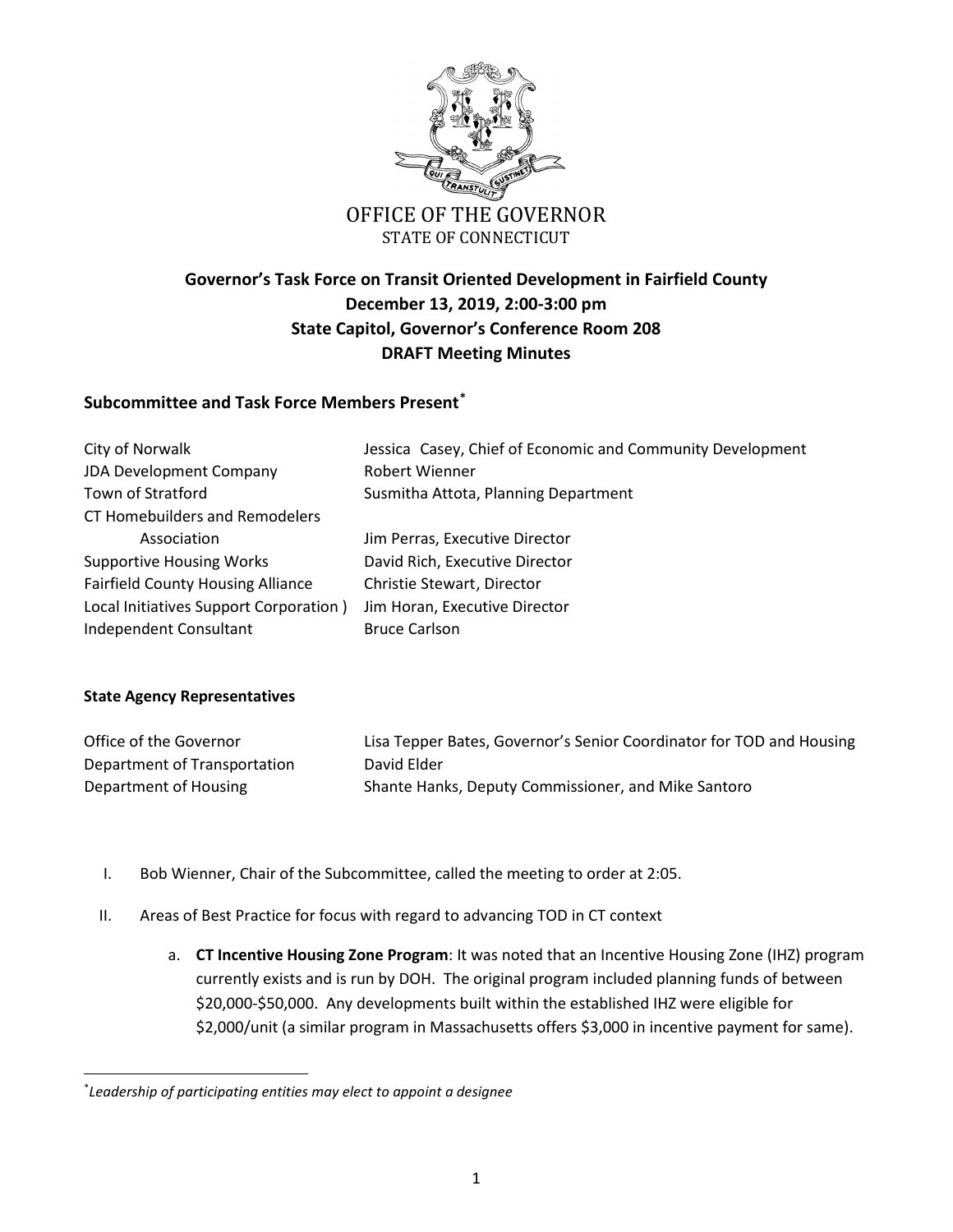Funding for this incentive payment had not been made available, however. Additionally, some towns that had developed IHZ regulations were not able to secure the approval of the regulations from their respective Planning and Zoning Committees. While the CT IHZ program is focused on affordability rather than TOD (which is allowed but not required), participants noted that it would be useful to understand where that program stands. DOH/Mike Santoro noted that a report on the IHZ program would be completed in January and could be reviewed with members of the Task Force. Members of the subcommittee noted that the IHZ program could be a model for a similar incentive structure for TOD.

- b. **Model TOD zoning:** Jessica Casey noted that April Anderson Lamoureux of Anderson Strategic Advisors will be a guest speaker at the January 23 Task Force meeting, at which she will review the work in Massachusetts to develop a range of tools, including Chapter 40R (The Smart Growth Zoning Overlay District Act). This Act encourages communities to create dense residential or mixed-use smart growth zoning districts, including a high percentage of affordable housing units, to be located near transit stations, in areas of concentrated development such as existing city and town centers, and in other highly suitable locations. Lisa Tepper Bates noted that the Capitol Region Council of Governments (CRCOG) had developed model TOD zoning toolkit that the subcommittee should review. Subcommittee member Bruce Carlson noted that Pace University has a land use website that offers models as well. Subcommittee Chair Wienner will lead in identifying other models and bringing them forward to the committee.
- c. **Possible incentives for towns to adopt TOD ordinances:** Chair Bob Wienner noted the challenge of creating financial incentives in era of austerity. Lisa Tepper Bates suggested that *one path* is to make available funding for a connected planning process (reward is TOD project funding); *second path* is to connect land use reform to incentive funding that is wholly flexible (not connected to specific projects, but for general economic development purposes). Subcommittee members discussed whether there is a third option that might combine carrots and sticks. Subcommittee members noted that need to create a culture shift – to encourage localities to pro-actively want to develop TOD. Subcommittee Chair Bob Wienner noted that given the tradition of local control, there is a clear need to create a "blocking and tackling" method to engage town by town in this work" town-by-town conversations are needed. Subcommittee member Tami Strauss would be asked to take lead on reviewing possible incentives for towns to adopt TOD ordinances.
- d. **Expanding use of Tax Incremental Financing (TIF) as a funding vehicle for TOD:** TIF uses anticipated future increases in property tax revenues to generate incremental tax revenues from a specific development project or projects across a designated district to help pay for current costs associated with development. These can be public and/or private costs. TIF is a local economic development policy and program that is enabled and guided by state law. It does not require state approval and its structure and details are determined by the local legislative process. Further to legislation passed in 2015, CT municipalities have more flexibility with regard to establishing TIF zones and using TIF for economic development purposes. Subcommittee members discussed the fact that TIF is an important source of funds for